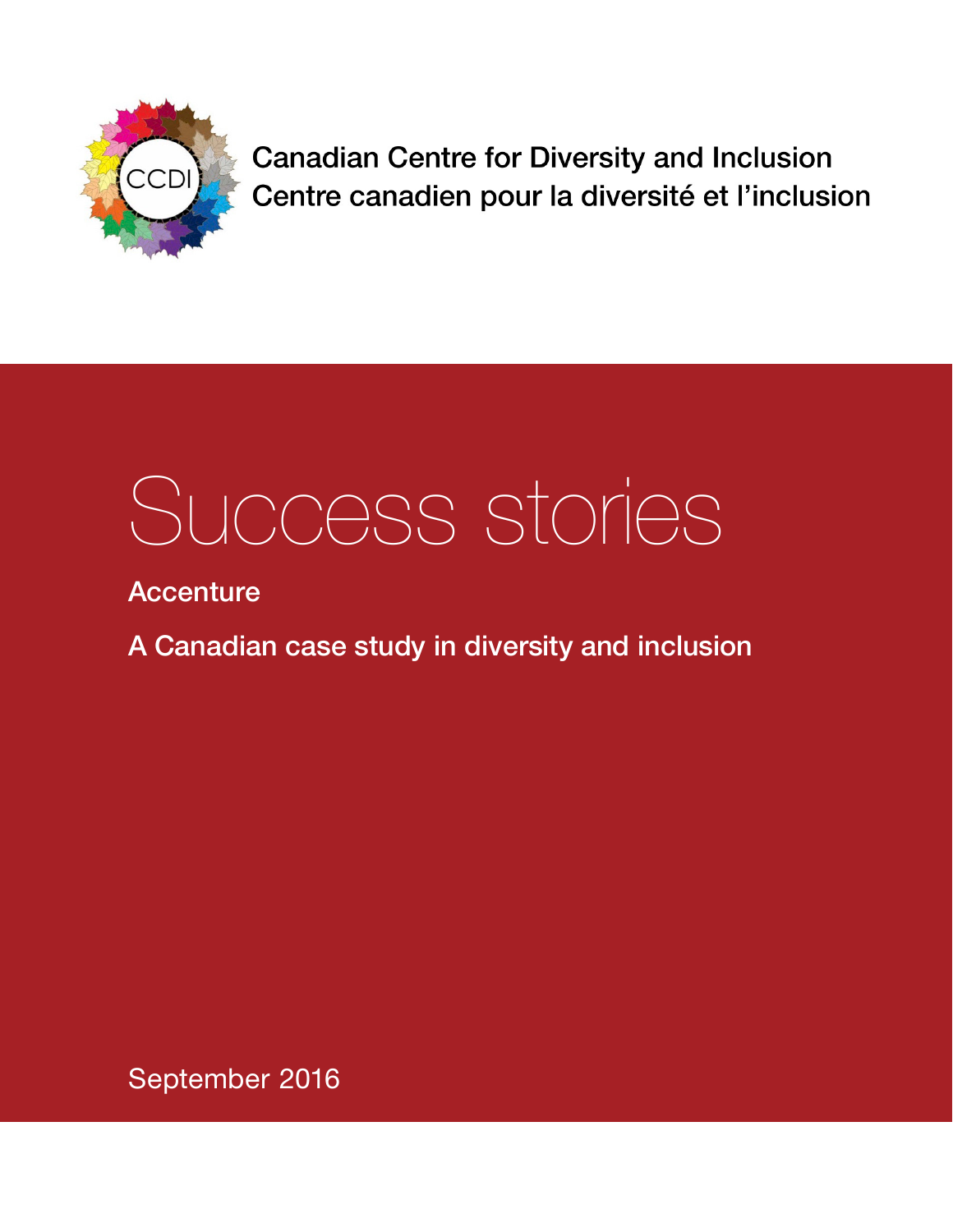#### **Accenture: A Canadian success story in diversity and inclusion**

By Brenda van Ginkel, Associate, with research by Wynton Bunyan. Thanks to Nicholas Greschner, Director of Human Resources at Accenture, for talking to us.

# Developing engagement for Aboriginal talent and businesses

Accenture is a leading global professional services company, providing a broad range of services and solutions in strategy, consulting, digital, technology and operations with about 4,000 employees in eight offices across Canada. Globally, Accenture has 375,000 employees serving clients in 120 countries; their **[Global Inclusion & Diversity program](https://www.accenture.com/us-en/company-diversity)** sets the overall diversity strategy while each geographic region's Diversity Council directs its own planning in the context of local regulatory and demographic considerations. The company's corporate vision values diversity for innovation and collaboration and identifies inclusion and diversity as being both key to innovation and essential for business in a digital age.

The Canadian Diversity Council is directed by Accenture's Canadian leadership, co-chaired by Bill Morris, President and Senior Managing Director, and Claudia Thompson, Managing Director of Human Capital and Diversity. The council assesses inclusion and diversity issues, sets strategic direction and prioritizes tactics. Accenture has developed global **[training programs](https://www.accenture.com/us-en/company-diversity)** that include *Diversity Awareness*, *Diversity Management* (leading, managing and working across cultures) and *Professional Development* to help women, people identifying as LGBT and other diverse employees build skills for success in leadership, client relations, negotiation and performance.

In Canada, Accenture has employee groups for Aboriginal peoples, women, men, employees identifying as LGBT, people with disabilities and military veterans. The company values the groups for connecting colleagues with similar interests or backgrounds, channeling programming and for recruiting. We spoke with Accenture's Canadian Human Resources Director Nicholas Greschner to learn about their group for Aboriginal employees.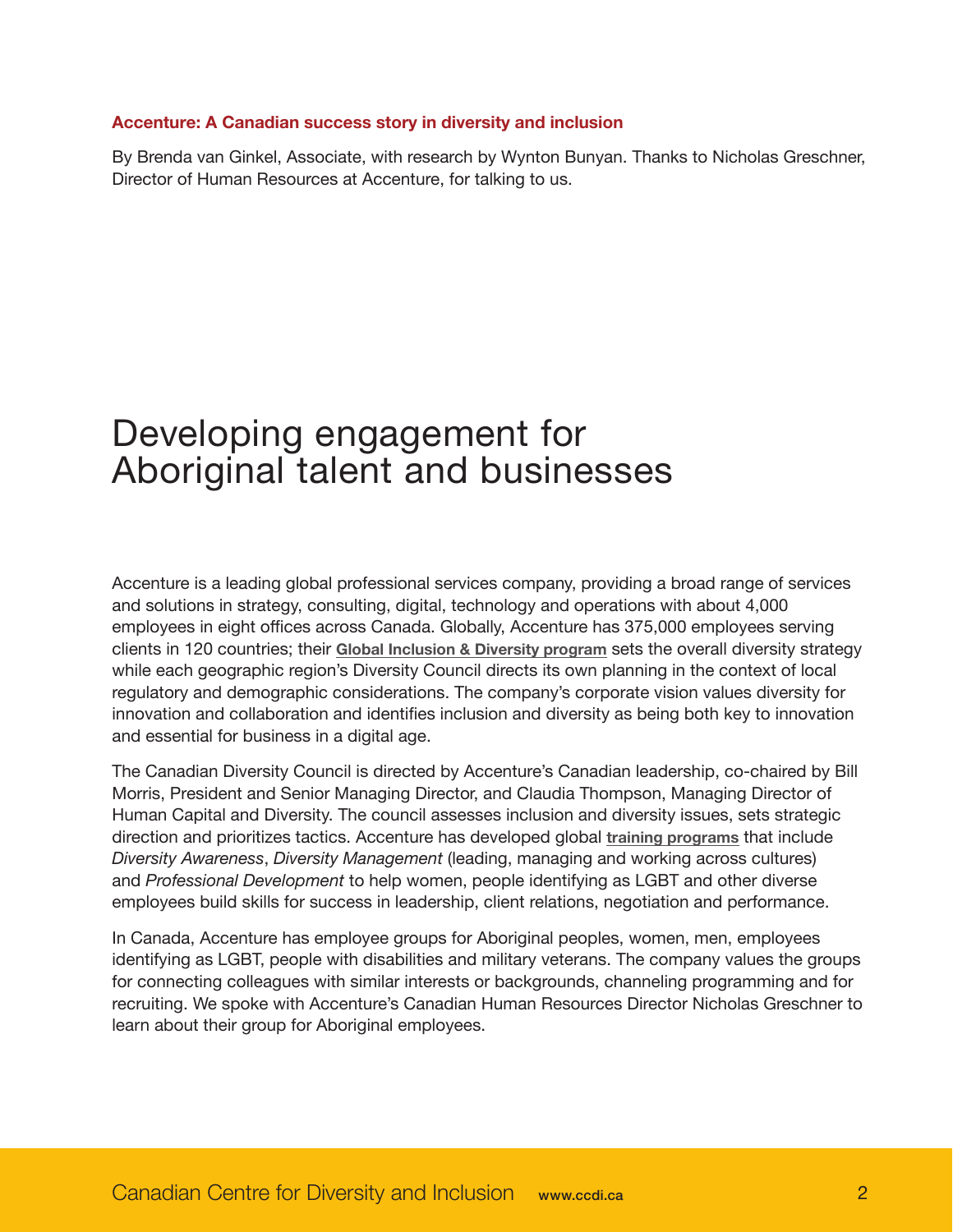# Focused on Aboriginal talent

In its first publicly shared diversity survey this year, **[Accenture reported](https://www.accenture.com/ca-en/company-diversity-inclusion-workforce-data)** that, as of December 2015, 1% of its employees identify as Aboriginal peoples. Nicholas has been involved with the Aboriginal ERG since it started in 2011, when the company piloted its *Aboriginal Internship Program* to open up opportunities for young Aboriginal people in technology. He told us about the time he spent mentoring the first Human Resources intern coming through the program, a young Aboriginal woman in Montreal. As she transitioned into a full-time role with the company, other departments became interested in using the *Aboriginal Internship Program* to bring new talent into the company.

Over the year that he worked with the intern, Nicholas began to learn about some of the employment-related issues within the Aboriginal community and developed a deeper understanding of the biases and challenges facing Aboriginal people. He also became more aware of how Aboriginal people were perceived within the company, or conversely, were invisible.

When Nicholas became the lead on the Aboriginal employee resource group, it grew from seven to 50 members as awareness for it increased with the backing of leadership and employees, including non-Aboriginal people who wanted to contribute as friends of the group. The group now has more than 100 members.

Accenture developed the *Aboriginal Internship Program* by partnering with **[Acosys](http://www.acosysconsulting.com/)**, an Aboriginalowned social impact consulting firm specializing in business, technology and talent management. The program offered interns a competitive wage using Accenture's supplier agreement with Acosys and leveraging federal wage subsidies. The valuable experience interns gained working in Accenture's IT and HR operations only added to the appeal of the program as a hiring initiative for hiring managers as they saw the value of interns' contributions.

The Aboriginal Internship Program created a channel for job-ready resources and helped the company address its goal to increase Aboriginal representation in the company. In the time that Nicholas has led the Aboriginal resource group, his goals for the group have been to increase membership, build awareness internally and cultivate community outside the company. With the widespread support the group has found in the company, Accenture now celebrates Aboriginal Day each June 21 across its Canadian offices and in local community events.

### Connecting global corporate citizenship with local impact

Corporate citizenship is an important value for Accenture and their global initiative, **[Skills to](https://www.accenture.com/us-en/company-skills-succeed)  [Succeed](https://www.accenture.com/us-en/company-skills-succeed),** has been engaging partners and employees to equip more than 3 million people in communities around the world with the skills to get a job or build a business by the end of the fiscal year 2020. In Canada, the initiative supports Aboriginal employment and businesses.

In 2008, the *Accenture Supplier Diversity Procurement Program* for Canada **[was launched](http://www.diversitycan.com/tops.aspx?id=Accenture-A-Canadian-Diversity-Program-Leader-312)**, based on the American program and adapted to Canada's regulatory and demographic conditions. The company's supplier diversity strategy includes Aboriginal entrepreneurs and their communities among the groups that programming is directed to, along with businesses led by women and visible minorities. As there is less awareness about supplier diversity in Canada than in the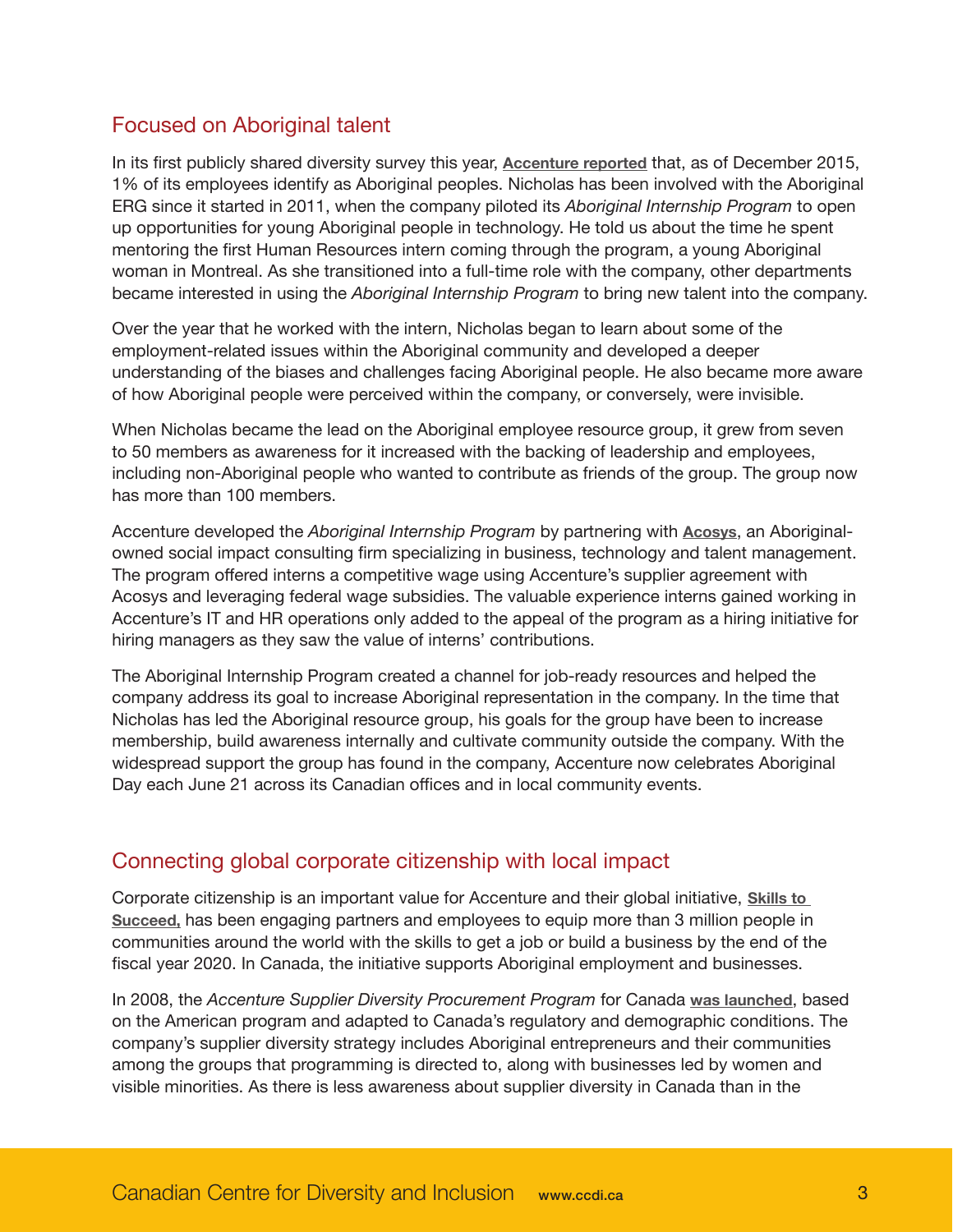U.S., there has been particular attention to educating diverse suppliers about the practice and developing partnerships to increase diversity in their supply chain and procurement processes.

## Strategic partnerships that made a difference

Accenture has invested in different kinds of partnerships – with nonprofit organizations representing Aboriginal people, other companies committed to diversity and individual Aboriginalled businesses – to increase Aboriginal diversity in its supply chain. The company became a charter member of **[CAMSC](https://www.camsc.ca/)**, the Canadian Aboriginal & Minority Supplier Council. CAMSC is the certifying body that connects the organizations looking to work with Aboriginal businesses with those that meet their requirements for sector, location and other considerations. The businesses that are members of CAMSC create economic empowerment in Aboriginal communities and benefit from the organization's partnerships with organizations invested in supplier diversity.

Accenture supported their *Supplier Diversity Procurement Program* with a mentoring initiative, the *Diverse Supplier Development Program*, to create awareness and nurture relationships with designated businesses. In the first year, four high-potential entrepreneurs whose ventures were members of CAMSC were matched with senior Accenture executives who could mentor them, develop a better understanding of supplier diversity and the company's procurement processes, and offer knowledge that would help them build capacity for their businesses.

Accenture shared what it learned from the *Diverse Supplier Development Program*, as well as best practices and program benchmarking, with other CAMSC members, leading to collaborative mentorship workshops with RBC, TELUS and other partners, which amplified the results of the Aboriginal businesses that participated. In 2014, **[CAMSC recognized](https://www.camsc.ca/news?news_id=163)** the company's collaborative initiative, noting that Accenture was the first to come forward with a mentoring program that was open to all CAMSC members, not only its suppliers, crediting the company for its positive impact of economic inclusion among Canada's Aboriginal and visible minority communities.

As Accenture's engagement with Aboriginal businesses grew, the company started reaching out to encourage more engagement among Aboriginal entrepreneurs. In 2012, Accenture was a founding partner of the **[Aboriginal Professional Association of Canada](http://www.aboriginalprofessionals.org/)** with RBC. This membershipbased organization was founded to connect, support and promote outstanding leadership within Canada's First Nations, Métis and Inuit communities of professionals.

In 2011, Accenture leveraged its cross-industry experience, innovative solutions and industrialized assets of its world-class delivery centers to help launch the Aboriginal-owned social enterprise, **[Indigena Solutions](http://indigenasolutions.com/)**. Indigena is a technology company owned by Tsawwassen First Nation and CAPE Fund, managed by Accenture, with a socio-economic mission to support First Nations communities as a technology services provider and recruiter for Aboriginal tech talent.

### Achieving employee engagement for diversity

With interest and support from so many parts of the company, Nicholas explained that Accenture's resource group for Aboriginal employees has been able to increase its engagement by building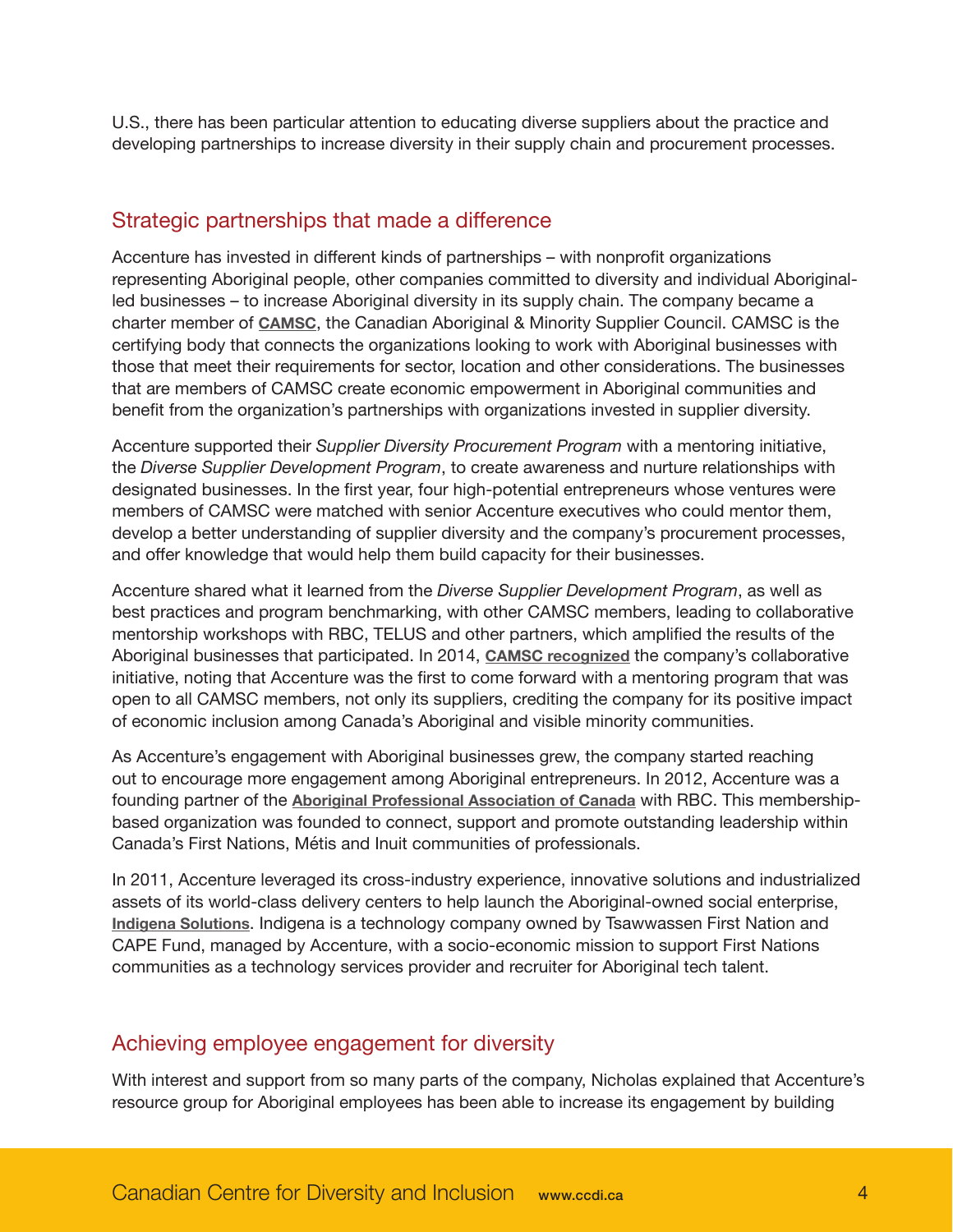trust among Aboriginal people, many of whom might not have self-identified 10 years ago. Over the time that he has led the group, he has also noticed a shift in how people in the company talk about Aboriginal people – that the tone has become more positive. He connects the growth of the group with a raised awareness of and respect for Aboriginal people within the company.

Even though the company's engagement with Aboriginal employees has been improving, there is a goal to reach more Aboriginal people who aren't self-identifying yet to uncover how effectively Accenture's policies are – or aren't – suited to Aboriginal issues. The hope is that with more representation, the company will be better informed to meet employees' needs. And for the *Aboriginal Internship Program*, there is a goal to set recruiting targets to become an employer of choice in the Aboriginal community.

Copyright © 2016 Canadian Centre for Diversity and Inclusion. All rights reserved. You are welcome to link to this document on our website, or download it for personal use, or use a quote from this document as long as you include attribution and the page URL. If you intend to use this document for teaching or training or refer to it in another publication, please request permission at mail@ccdi.ca.